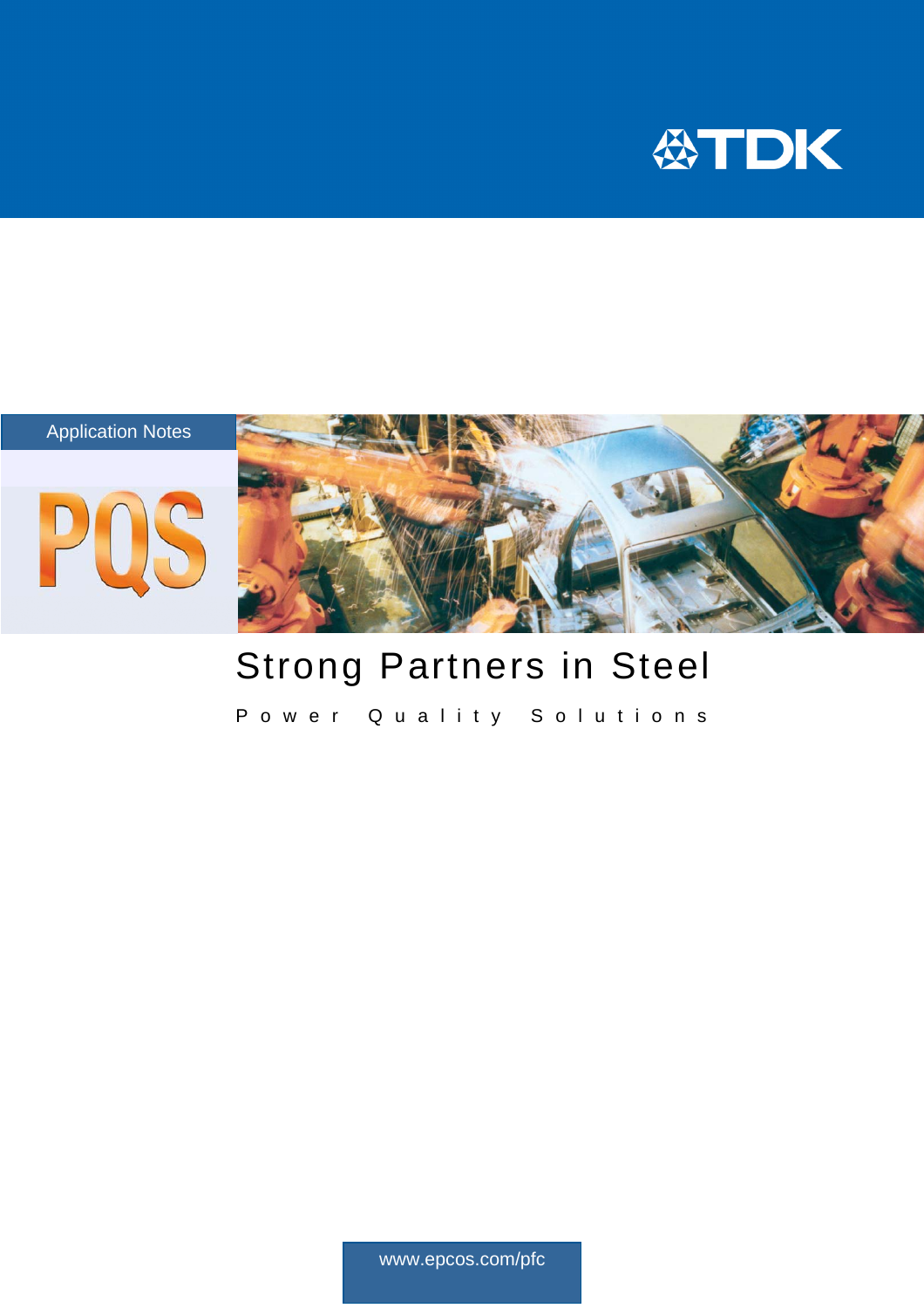

The collection of "PQS Application Notes" is a library with in-depth information on PFC applications, case studies and reference projects. It also serves as a helpdesk for all topics relating to PFC and PQS, is suitable for training purposes and is designed to answer frequently asked questions.

Each issue focuses on a particular application topic, a specific solution or a topic of general interest. The aim is to share the extensive knowledge gained globally by EPCOS PFC experts with regional staff who deal with PFC and PQS. The authors of the PQS Application Notes have extensive experience in the field of PFC and PQS and a professional background as electrical/design engineers or product marketing managers throughout the world.

These PQS Application Notes are issued from time to time and can be downloaded from the EPCOS Internet under www.epcos.com/pfc

Please contact the EPCOS PM department in Munich if you wish to receive the latest issue of the PQS Application Notes automatically by e-mail. A list with available titles may also be obtained from the PM department in Munich.

#### **Important Notes**

Some parts of this publication contain statements about the suitability of our products for certain areas of application. These statements are based on our knowledge of typical requirements that are often placed on our products for a particular customer application. It is incumbent on the customer to check and decide whether a product is suitable for use in a particular application. This Application Note may be changed from time to time without prior notice. Our products are described in detail in our data sheets. The Important Notes (www.epcos.com/ImportantNotes) and the product specific warnings and cautions must be observed. All relevant information is available through our sales offices.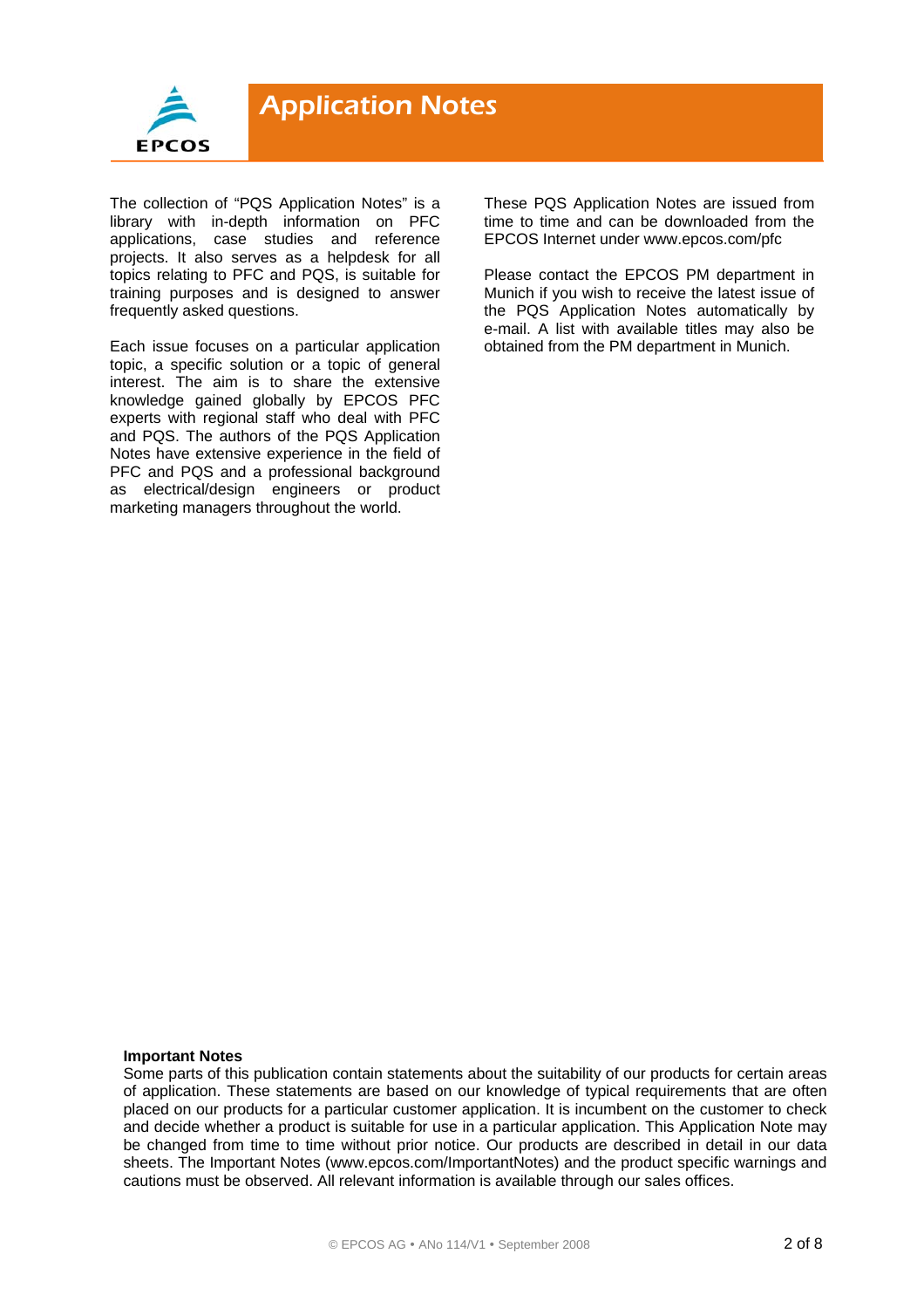

#### **Foreword**

The steel processing industry has gained increasingly in importance during recent decades. Nowadays almost no new construction can dispense with steel. The higher a building, for example, the more its safety depends on the quality of this material.

The Thai Steel Profiles Company (TSC) is dedicated to manufacturing high-quality products for a broad range of customers. In order to maintain its high standards, TSC not only invests in production equipment but also in reducing its use of natural resources and in environmental protection.

Manufacturing a range of parts for the automotive industry is a very important activity, as the driver's wellbeing depends on their functionality and reliability. So the production equipment must guarantee a high degree of precision and quality.

The decision to invest in power factor correction was already taken some years ago. However, the originally chosen solution turned out not to be the best one. Therefore TSC contacted ITM, the EPCOS partner for PQS (Power Quality Solutions) in Thailand. The following case study shows that this was a very wise decision!



#### **The Author**

#### *Lukas Motta*

As Product Marketing Manager, Lukas Motta heads the Power Quality Solutions & Application team within the PFC Marketing team at EPCOS AG HQ in Munich.

The electrical engineer with an additional degree in marketing and account management has many years of global experience in project and product management in the sectors of energy distribution and power quality solutions.

He has run numerous technical training sessions and seminars for utilities, panel builders, consultants and customers around the world. Lukas Motta was previously responsible for product marketing for medium voltage/low voltage (MV/LV) switchboards and MV/LV power factor correction and harmonic filtering at Schneider Electric.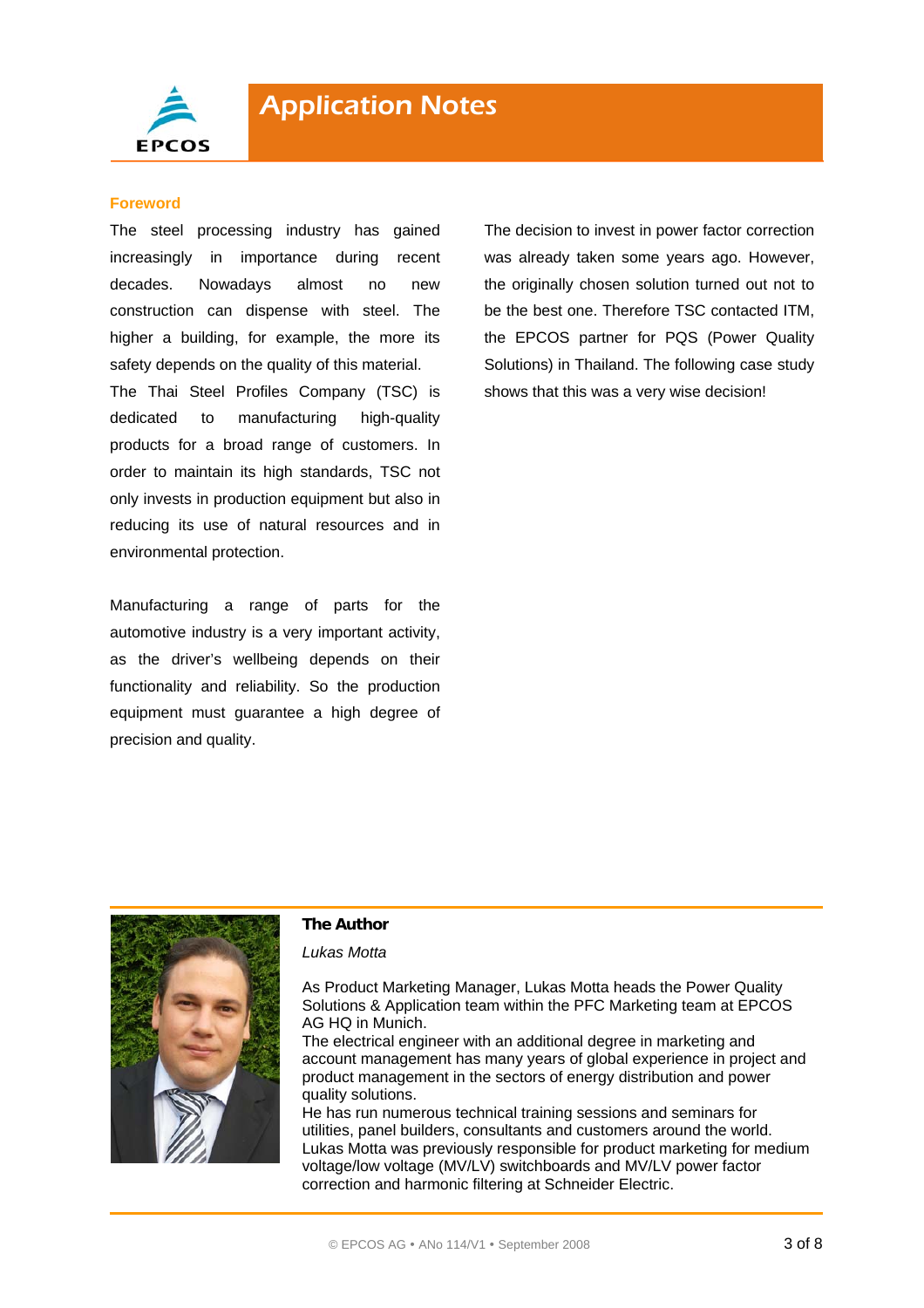

**Application Notes**<br>Strong Partners in Steel: PFC and TSC

### **Contents**

| 1. |  |  |
|----|--|--|
| ш  |  |  |
| u  |  |  |
| ш  |  |  |
| L. |  |  |
| П  |  |  |
| П  |  |  |
| 2. |  |  |
| П  |  |  |
| u  |  |  |
| 3. |  |  |
| ш  |  |  |
|    |  |  |
| u  |  |  |
| ш  |  |  |
| u  |  |  |
|    |  |  |
| M  |  |  |
| L. |  |  |
| 4. |  |  |
| ш  |  |  |
| L. |  |  |
| n  |  |  |
| L. |  |  |
| П  |  |  |
| 5. |  |  |
|    |  |  |
|    |  |  |
| 6. |  |  |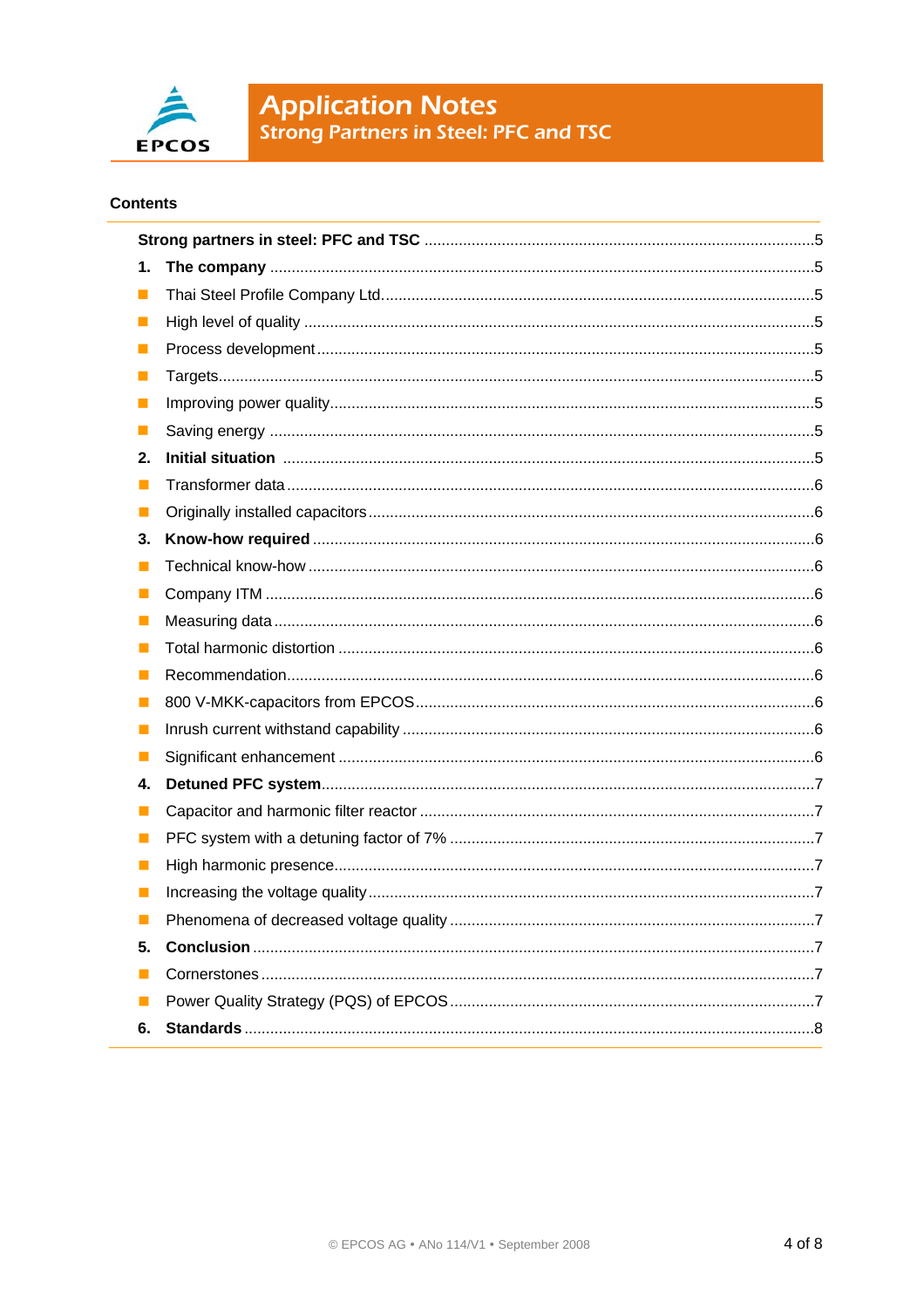

#### Power Factor Correction

## **Strong Partners in Steel: PFC and TSC – Thai Steel Profile Company**

Living in the  $21<sup>st</sup>$  century, we still admire ancient monuments such as the Great Wall of China, the pyramids of Giza, Notre Dame… the list could be continued indefinitely. But all these monuments have one thing in common – they were constructed without a building material which seems to be indispensable today, namely steel.

Although iron was already known in the  $2<sup>nd</sup>$ century BC, it took another 1000 years before a simple kind of steel could be produced. But only in the 19<sup>th</sup> century did new inventions boost it use. The steam engine brought the first form of automation, and railroads and steamboats began to transport goods to fastgrowing markets. The Eiffel Tower – presented during the 1889 World Expo in Paris – illustrates the increasing importance of this material. Nowadays, we cannot imagine constructions without steel. The new Olympic stadium in Peking, called the "Bird's Nest" on account of its appearance, is wire-woven with more than 42 tons of steel braces, and is hugely impressive.

The steel-producing nations created a new kind of industry, namely steel-working, to process the raw material (1131.8 million tons of crude steel were produced in 2005 alone). This sector includes rolling mills where billets are transformed into sheets, tubes, bars or poles.

1. The company



The **Thai Steel Profile Company, Ltd.**  Thailand, was founded in May 1994. With capital of 1000 million Baht (approx. €21 million), it has developed to become a leading manufacturer of high-quality reinforcing steel in the form of round and deformed bars. Its products are used for the construction of highrise buildings, industrial plants, roads, bridges, highways, dams and airports – just to mention a few. With a production capacity of up to 320,000 tons per year, TSC is dedicated to a **high level of quality,** confirmed by regular quality tests and certification to standards such as TIS and ISO.



#### **Fig. 1:** TSC products

TSC not only invests in high-quality machinery made in Europe, but also in **process development**. Several years ago, the company implemented a detuned power factor correction system aiming to:

#### **improve power quality**

- prevent resonance and reduce harmonics
- prevent voltage drops and increase voltage stability
- **save energy** 
	- reduce kvar loads
	- reduce transformer and cable losses
	- reduce KWh and demand loads
	- increase the service life of electrical equipment
	- release system kVA and increase production capacity.

#### 2. Initial situation

For the power supply of the plant, TSC uses six transformers with a total output of 15 MVA.

TR1 – TR4 with mainly nonlinear loads (DC motors for the rolling mills)

TR5 – TR6 with linear loads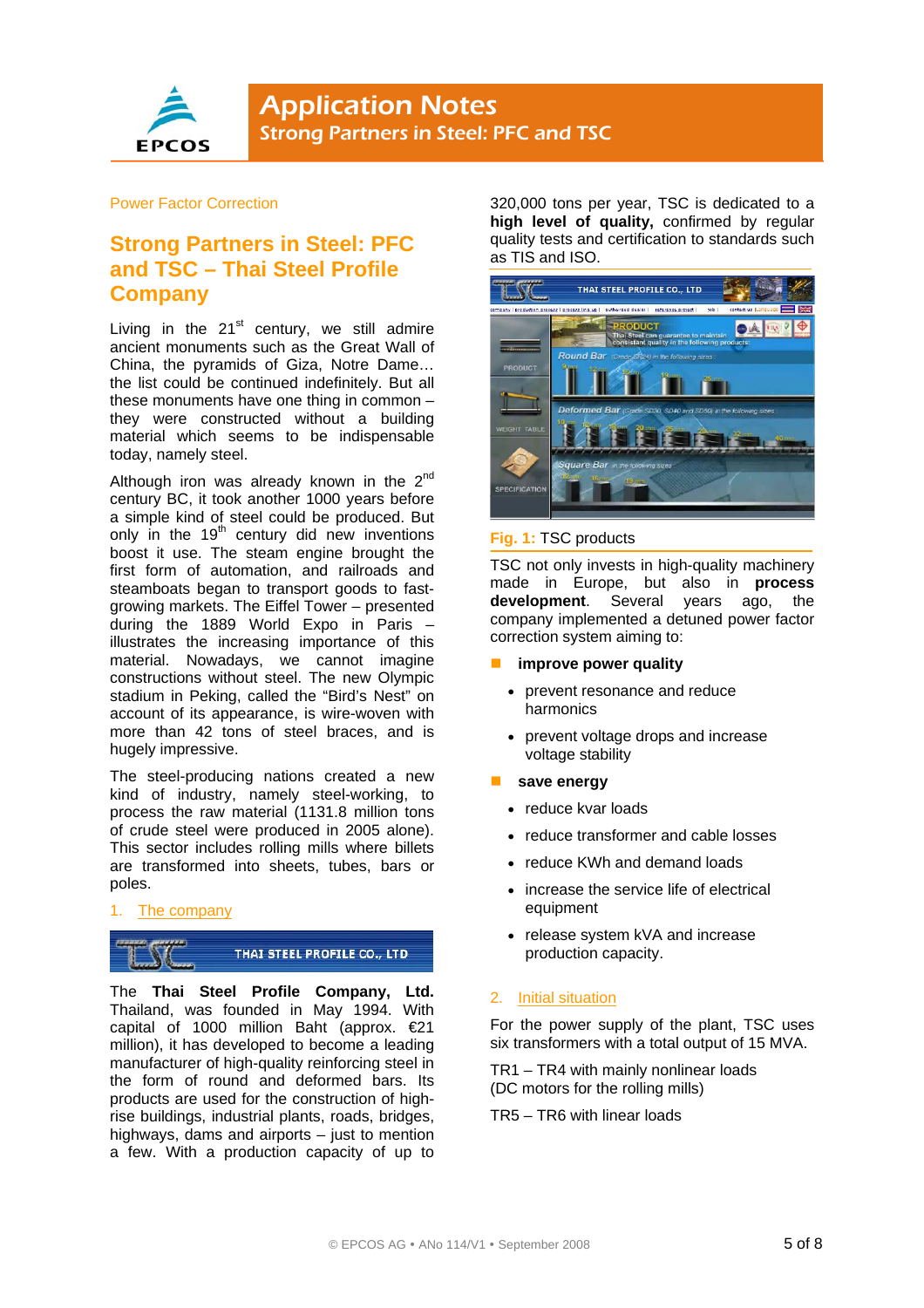

#### **Transformer data**

| Transformer 1:<br>Loads: | 22/0.64 KV, 3 MVA<br>Three units with 250 KW<br>DC motors, two units with<br>350 KW DC motors                                     |
|--------------------------|-----------------------------------------------------------------------------------------------------------------------------------|
| Transformer 2:<br>Loads: | 22/0.64 KV, 3 MVA<br>Three units with 250 KW<br>DC motors, two units with<br>350 KW DC motors                                     |
| Transformer 3:<br>Loads: | 22/0.64 KV, 2.5 MVA<br>One unit with 250 KW DC<br>motors, three units with 350<br><b>KW DC motors</b>                             |
| Transformer 4:<br>Loads: | 22/0.64 KV, 2.5 MVA<br>One unit with 250 KW DC<br>motors, three units with 350<br>KW DC motors, one unit<br>with 172 KW DC motors |
| Transformer 5:<br>Loads: | 22/0.4 KV, 2.0 MVA<br>AC motors with frequency<br>converter, AC<br>motors<br>without a converter                                  |
| Transformer 6:<br>Loads: | 22/0.4 KV, 2.0 MVA<br>AC motors and plant facility                                                                                |

DC motors are mainly used for the steel rolling mills.

The **capacitors originally installed** in the PFC system (10 x 150 kvar, 760 V for TR1, TR2, TR3 and TR4) either burst or were damaged after a few years of operation.

#### 3. Know-how required

Only very few PFC panel-builders in Thailand possess the **technical know-how** and the necessary equipment to run measurements and analyze the grid and the quality of the power and voltage. Several trials to find an explanation for the premature failure of the capacitors failed.

**ITM,** whose general manager Thumrongdej Mungcharoen looks back on more than 20 years of hands-on experience in the field of reactive power compensation and the reduction of harmonics, has the engineering expertise to identify the root cause by using power analyzers for in-depth measurements.

 "We installed a real-time power analyzer to check the power quality, and particularly the harmonics, by gathering as much data as

possible", Mr. Mungcharoen says. "When evaluating the **measuring data**, we found very high values of the **total harmonic distortion** of the current (THD-I). We also noted the heavy fluctuation of the values of the total harmonic distortion of the voltage (THD-V)." The average values of THD-V were between 2 and 6%, whereas THD-I showed values from 35 to more than 200%



**Fig. 2: Thumrongdej** Mungcharoen, General Manager of ITM, Thailand

Evaluation of the extensive measuring data led to ITM's **recommendation** to replace the original 760-V capacitors. The reactors installed in the system were working properly and did not show any failures. Mr. Mungcharoen recommended **800-V MKK capacitors** of the WindCap heavy-duty series from **EPCOS** to be installed together with the present reactors because they were developed specifically for applications with high loads. TSC thus placed an order with ITM to install fourteen steps of 170 kvar at 800 V: each was equipped with 6 x WindCap MKK800-D-25-11 plus 1 x MKK800-D-20-11.

The main features and benefits of the WindCap series, which has now been used in wind turbine and industrial applications for many years, are: a higher **inrush-current withstand capability** up to 300  $\times$   $I_R$ , a service life of up to 130,000 hours, long-term approved MKK technology and a triple safety system.

After the installation in June 2007, ITM repeated the measurements, showing that the WindCap capacitors **significantly enhanced** the following values: THD-V decreased to 1 – 5% and THD-I dropped to a fluctuation range of only 20 – 80%.

TSC then decided to place an additional order with ITM to install seven steps of 170 kvar at 800 V in July 2008 after one year's successful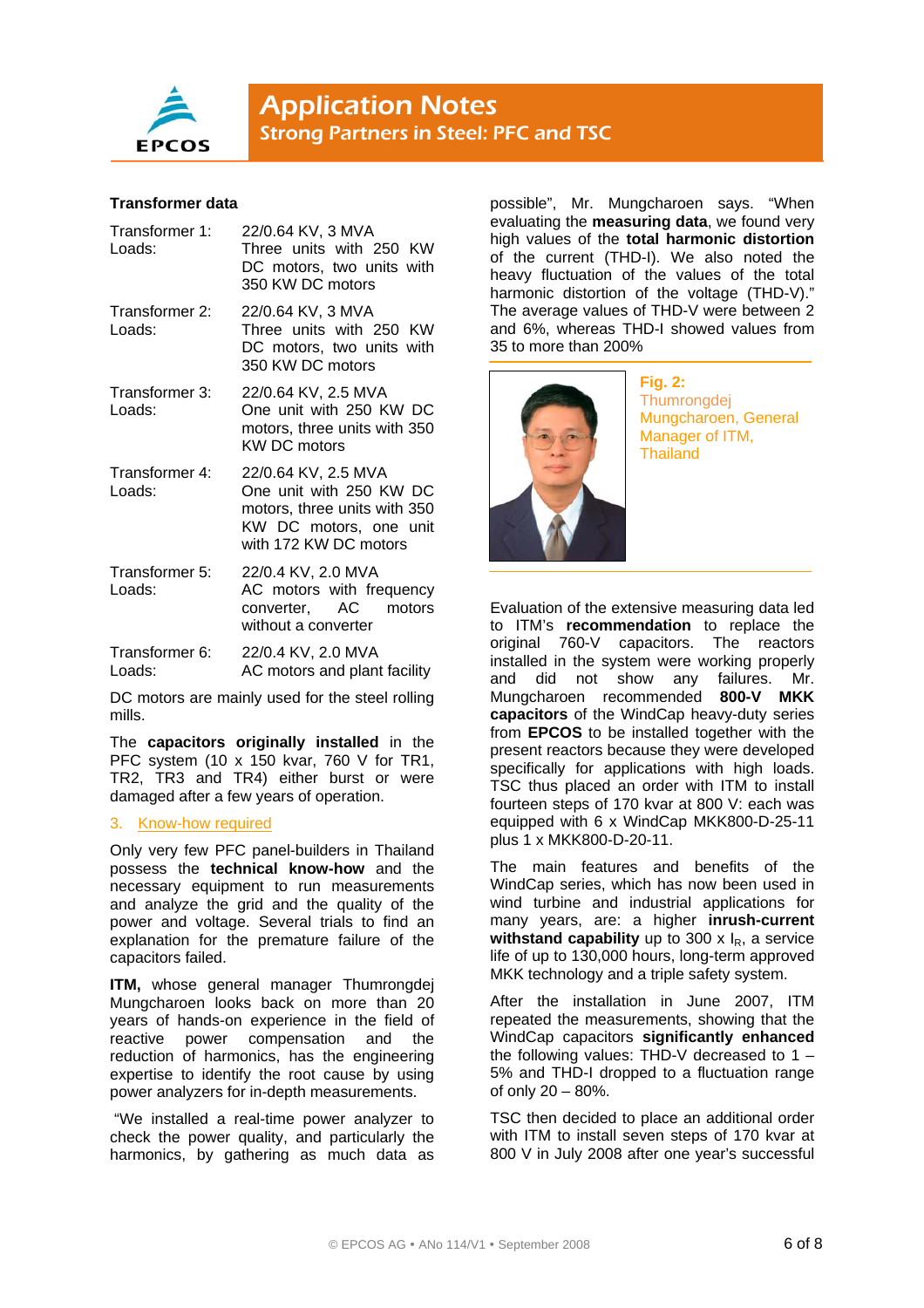

installation and operation of the WindCap heavy-duty capacitors.



#### 4. Detuned PFC systems

Detuned PFC systems consist of a **capacitor and a harmonic filter reactor** detuned in a predefined range. Thus the natural resonant frequency of the system is below the dominant harmonic and not close to it. In the example given below, the natural resonant frequency is 189 Hz: this **PFC system consequently has a detuning factor of 7%.**



**Fig. 4:** Principle of wiring diagram for TSC's detuned PFC system

Detuned PFC systems are used in all cases of **high harmonic infestation**. They can reduce the harmonics by **increasing the quality of the voltage** while at the same time specifically combating the **phenomena that decrease its quality**. In addition, the service life of the capacitor and the complete system is increased due to the reduction of the harmonics by detuning.



**Fig. 5:** Grid analysis and extract from the net analysis report according to EN 50160

#### 5. Conclusion

The measurements taken before and after the new installations and the evaluation of the values showed that TSC's targets were fully met: the THD values for current and voltage were significantly improved, resulting in an enhancement of power quality and supply stability. The reduced power consumption will pay off both for TSC and the environment.

The problems that TSC faced clearly showed that 1 plus 1 does not necessarily make  $2 - at$ least in terms of PFC. It takes much more than just combining some key components to make a PFC system effective. The **cornerstones** that ITM built upon to reach TSC's targets were expert know-how, evaluation of existing conditions, measurement of key parameters and customized solutions for specific applications. And these are also the cornerstones of the **EPCOS strategy** for **Power Quality Solutions** – which aims at providing complete solutions instead of mere products. And the success at TSC is yet another proof that this really is the right way!



**Fig. 6:** PQS components from EPCOS